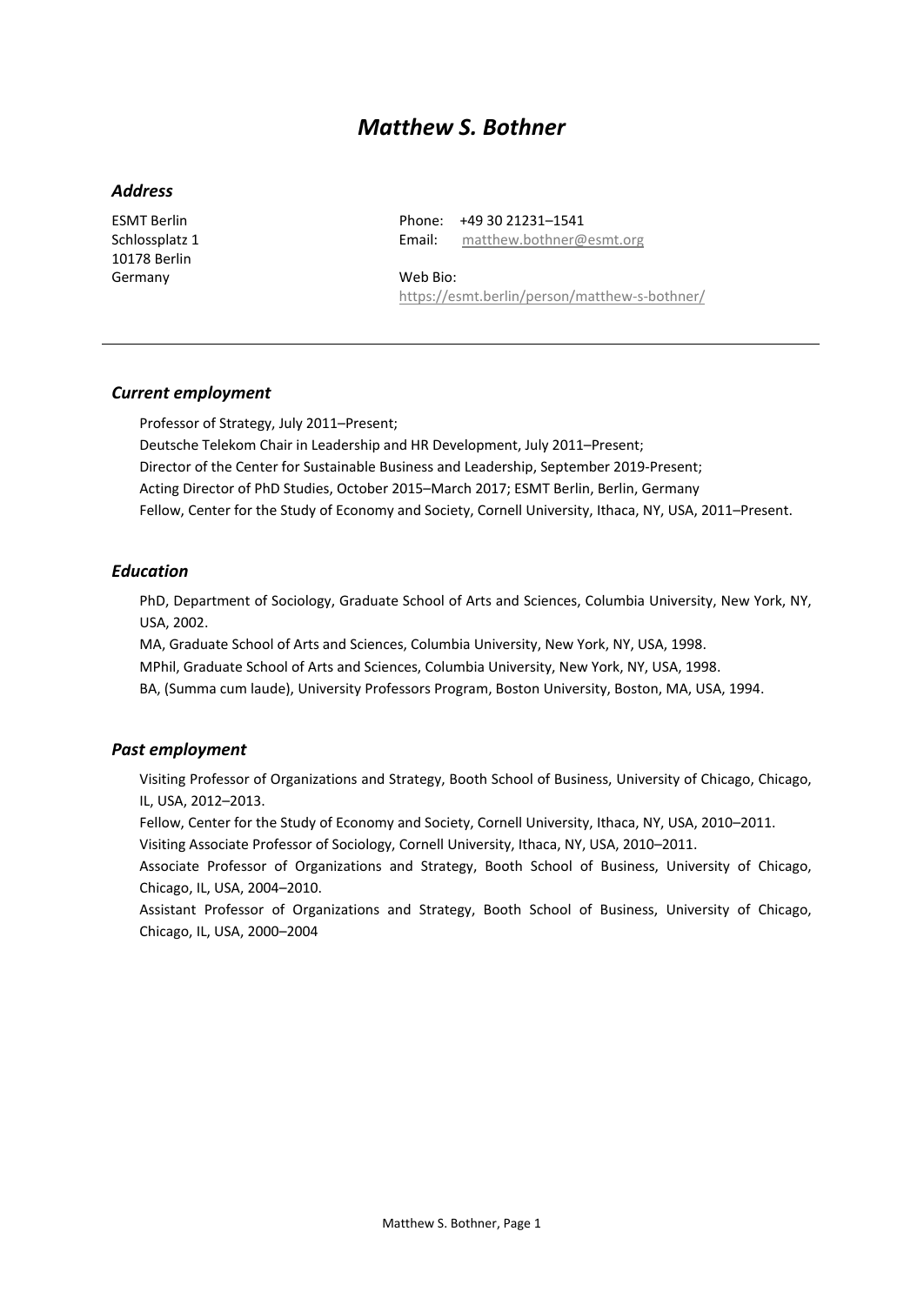# *Publications*

## **Peer reviewed journal articles**

Bothner, M., F. C. Godart, N. Askin, and W. Lee (2022). What is social status and how does it impact the generation of novel ideas? *Research in the Sociology of Organizations* 77: 111–136.

Piezunka, H., W. Lee, R. Haynes, and M. Bothner (2018). The Matthew effect as an unjust competitive advantage: Implications for competition near status boundaries. *Journal of Management Inquiry* 27 (4): 378–381.

Piezunka, H., W. Lee, R. Haynes, and M. Bothner (2018). The escalation of competition into conflict in competitive networks of Formula One drivers. *Proceedings of the National Academy of Sciences* 115 (15): E3361–E3367.

Askin, N., and M. Bothner (2016). Status-aspirational pricing: The "Chivas Regal" strategy in US higher education, 2006–2012. *Administrative Science Quarterly* 61 (2): 217–253.

Bothner, M., Y.-K. Kim, and W. Lee (2015). Primary status, complementary status, and organizational survival in the U.S. venture capital industry. *Social Science Research* 52 (4): 588–601.

Askin, N., M. Bothner, and W. Lee (2015). Emergence of stratification in small groups. In *Emerging trends in the social and behavioral sciences: An interdisciplinary, searchable, and linkable resource*, ed. R. Scott and S. Kosslyn, 1–16. Hoboken: Wiley.

Bothner, M., Y.-K. Kim, and E. B. Smith (2012). How does status affect performance? Status as an asset vs. status as a liability in the PGA and NASCAR. *Organization Science* 23 (2): 416–433.

Bothner, M., J. Podolny, and E. B. Smith (2011). Organizing contests for status: The Matthew effect versus the Mark effect. *Management Science* 57 (3): 439–457.

Bothner, M., E. B. Smith, and H. White (2010). A model of robust positions in social networks. *American Journal of Sociology* 116 (3): 943–992.

Bothner, M., R. Haynes, W. Lee, and E. B. Smith (2010). When do Matthew effects occur? *Journal of Mathematical Sociology* 34 (2): 80–114.

Hartmann, W., P. Manchanda, H. Nair, M. Bothner, P. Dodds, D. Godes, K. Hosanagar, and C. Tucker (2008). Modeling social interactions: Identification, empirical methods and policy implications. *Marketing Letters* 19 (3–4): 287–304.

Bothner, M., J.-h. Kang, and T. Stuart (2007). Competitive crowding and risk taking in a tournament: Evidence from NASCAR racing. *Administrative Science Quarterly* 52 (2): 208–247.

Bothner, M. (2005). Relative size and firm growth in the global computer industry. *Industrial and Corporate Change* 14 (4): 617–638.

Bothner, M., T. Stuart, and H. White (2004). Status differentiation and the cohesion of social networks. *Journal of Mathematical Sociology* 28 (4): 261–295.

Bothner, M. (2003). Competition and social influence: The diffusion of the sixth generation processor in the global computer industry. *American Journal of Sociology* 108 (6): 1175–1210.

## **Working papers**

Piezunka, H., W. Lee, R. Haynes, and M. Bothner (2017). *The Matthew effect as an unjust competitive advantage: Implications for competition near status boundaries*. INSEAD Working Paper, No. 2017/68/EFE.

#### **Book chapters**

Bothner, M., and H. White (2001). Market orientation and monopoly power. In *Dynamics of organizations: Computational modeling and organization theories*, ed. A. Lomi and E. Larsen, 182–208. Menlo Park: AAAI Press.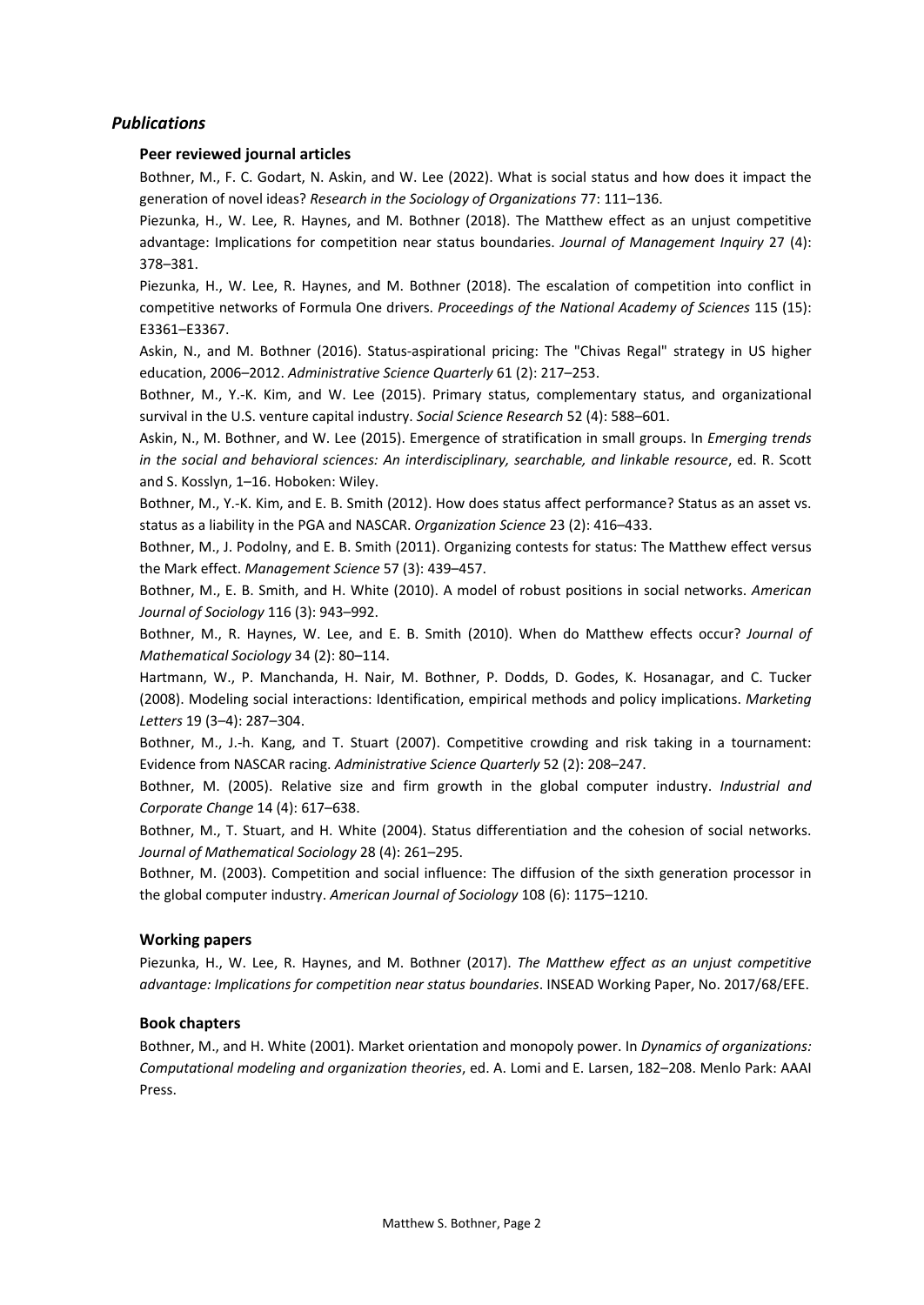#### **Other publications**

Bothner, M., and H. Piezunka (2015). Epinets: The epistemic structure and dynamics of social networks. Review of *Epinets: The epistemic structure and dynamics of social networks*, by New York: Administrative Science Quarterly.

Bothner, M. (2012). Usain Bolt and the peril when your status rises too high.

#### *Editorial services*

Editorial Board Member, *Administrative Science Quarterly*, 2017–present.

#### *Reviewer services*

*Administrative Science Quarterly; American Journal of Sociology; American Sociological Review; Industrial and Corporate Change; Management Science; Organization Science; Social Networks; Social Science Research; Sociological Methods and Research.*

#### *Research grants and fellowships*

Ernst & Young, Changing Perceptions: Dimensions of agile leadership, 2021-2022 Ernst & Young, Changing Perceptions: The New Semantics of Leadership in Digitally Connected World, 2019-2021 Principal, Kauffman Foundation, 2004–2010 National Endowment for the Humanities (NEH), 1993–1994

## *Honors and awards*

President's Honor Roll for Teaching Excellence, ESMT Berlin, 2012-2021. Mario Rese Best Teacher Award, EMBA 2012-14, ESMT European School of Management and Technology, 2014. Hillel J. Einhorn Awards for Excellence in Teaching, The University of Chicago, 2013. Hillel J. Einhorn Awards, The University of Chicago, 2012. Faculty Excellence Award, The University of Chicago, 2008. Glueck Best Paper Award, *Status volatility and organizational growth in the U.S. venture capital industry*, Academy of Management, 2006. FMC Scholar, The University of Chicago, 2005. Faculty Excellence Award, The University of Chicago, 2004. Charles E. Merrill Scholar, The University of Chicago, 2002. Louis R. Pondy Award, Academy of Management, 2001. Newman Award, Academy of Management, 2001. Dissertation unanimously awarded Distinction, Columbia University, 2000. Alex Inkeles Award, Columbia University, 1998. Alumni Merit Award, Boston University, 1994. summa cum laude and Phi Beta Kappa, Boston University, 1994.

#### *PhD supervision*

Marquart, Ingo. ESMT European School of Management and Technology, Berlin, Germany, October 2015–Present.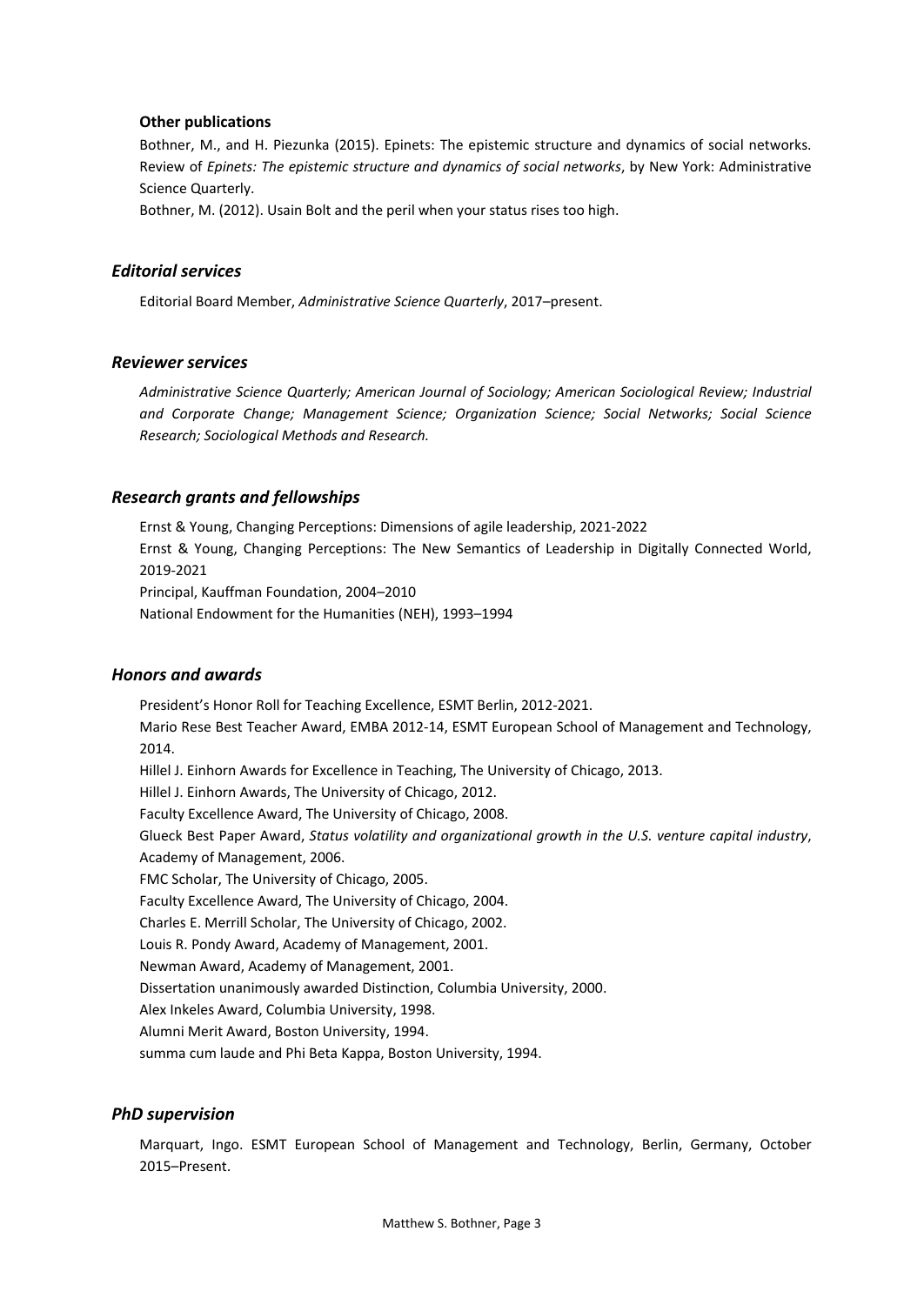Truong, Nghi. ESMT European School of Management and Technology, Berlin, Germany, October 2013–Present.

Huang, Jing. ESMT European School of Management and Technology, Berlin, Germany, 2011–2018.

Askin, Noah. *Essays on status dynamics in American higher education*. University of Chicago, Chicago, IL, USA, October 2014.

Smith, Edward Bishop. *Amplified Interfaces: Essays on Organizational Identity and the Sociology of Hedge Funds*. University of Chicago, Chicago, IL, USA, 2010.

Lee, Wonjae. *Triadic Closure and Performance in Networks of Competition*. University of Chicago, Chicago, IL, USA, 2009.

Kim, Young-Kyu. *An Examination of Status Dynamics in the U.S. Venture Capital Industry*. University of Chicago, Chicago, IL, USA, 2008.

Kang, Jeong-han. *Status Inconsistency and Middle-Status Variation in Strategic Behavior in Economic Markets*. University of Chicago, Chicago, IL, USA, 2006.

Ozdemir, Salih. *Social Balance Sheet and Syndication in the U.S. Venture Capital Industry*. University of Chicago, Chicago, IL, USA, 2006.

# *Presentations*

#### **Peer reviewed paper presentations**

*A model of robust positions in social structure*

- 01/01/09: Seminar on Organizational Behavior, Yale School of Management, New Haven, CT, USA.
- 10/16/07: Conference on the Emergence of Social Organization, University of Chicago Graduate School of Business, Anaheim, CA, USA.

*Applied research methods in network analysis*

03/09/14: SMS Special Conference, Recanti Business School, Tel Aviv University, Tel Aviv, Israel.

*How does status affect inertia?*

- 08/11/06: American Sociological Association annual meeting, ASA, Montreal, Canada. *Losing to losers: Embarrassment and performance in Formula 1 racing*
- 08/05/14: Academy of Management Annual Meeting, AoM, Philadelphia, PA, USA.

*Peer effects in tournaments for status: Evidence from rank dynamics of U.S. colleges and universities*

07/07/13: Nagymaros (Organizational Ecology) Conference, Corvinus University of Budapest, Budapest, Hungary.

*Performance of network position after external shock*

08/10/18: 78th Annual meeting of the Academy of Management (2018), Academy of Management, Chicago, IL, USA.

*Primary status, complementary status, and capital acquisition in the U.S. venture capital industry*

- 09/19/08: Conference on Governance, Leadership and Networks, The Wharton School, Philadelphia, PA, USA.
- 01/01/08: Seminar on Strategy, University of Maryland, Ithaca, NY, USA.
- 08/14/06: Academy of Management Annual Meeting, AoM, Atlanta, GA, USA.

*Status-aspirational pricing: The 'Chivas Regal' strategy in U.S. higher education*

- 03/13/14: Business and Public Policy in a Global Economy Conference, McDonough School of Business, Georgetown University, Washington, DC, USA.
- 06/16/13: First Lugano Conference on Organizations, Università della Svizzera Italiana, Lugano, Switzerland.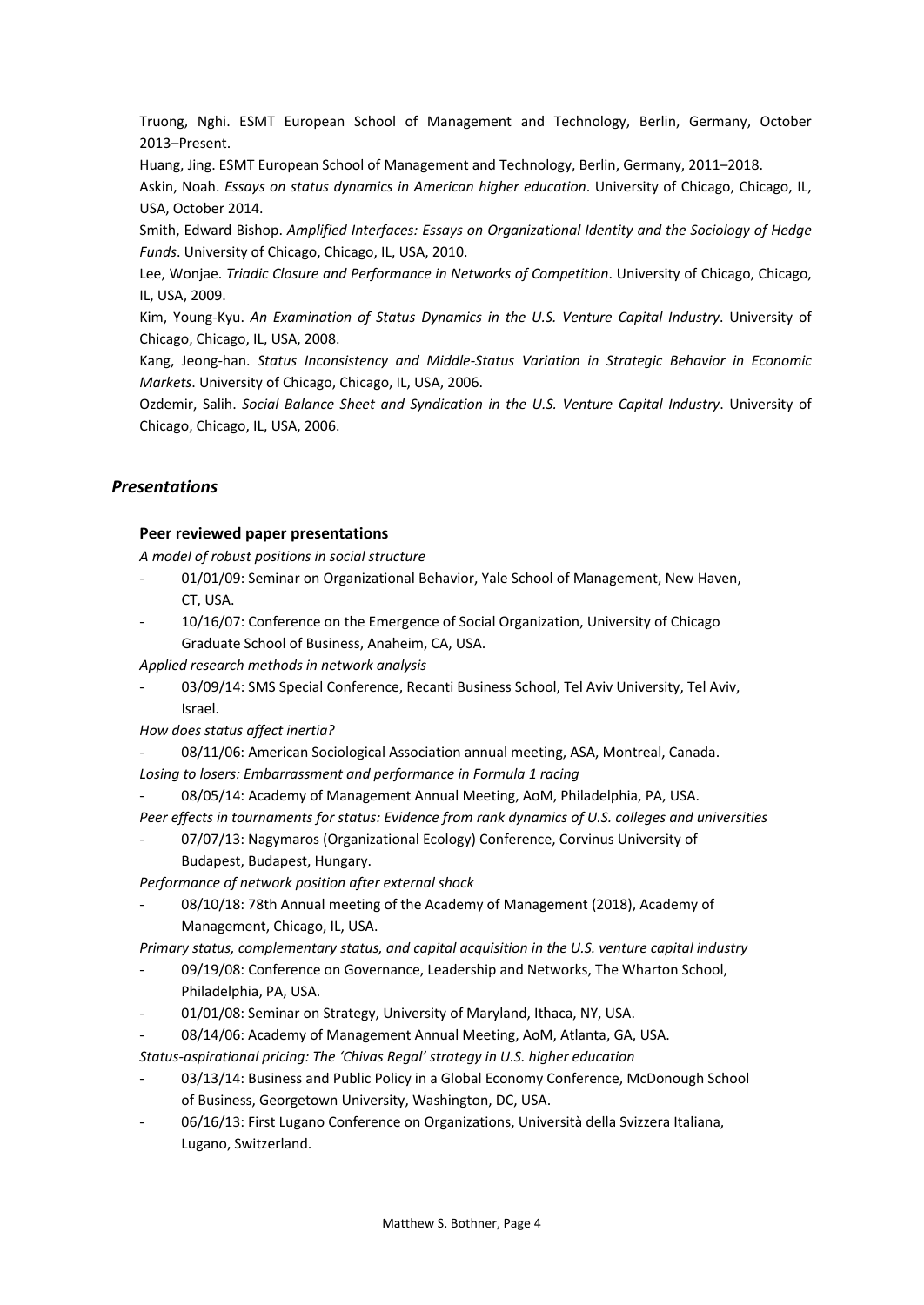*When do Matthew effects occur?*

- 08/12/08: Academy of Management Annual Meeting, AoM, Anaheim, CA, USA.
- 08/02/08: American Sociological Association Annual Meeting, ASA, Boston, MA, USA.

## **Research seminars**

*A model of robust positions in social structure*

- 01/01/09: Seminar on Organizational Behavior, Yale School of Management, New Haven, CT, USA.

*Cross-national cultural differences and interactions in the sharing economy*

04/06/17: Research seminar, Columbia University, New York, NY, USA.

*Primary status, complementary status, and capital acquisition in the U.S. venture capital industry*

- 02/14/08: Research Seminar, CSES Center for the Study of Economy and Society, Ithaca, NY, USA.
- 01/01/08: Seminar on Strategy, University of Maryland, Ithaca, NY, USA.
- 01/01/06: Research Seminar, Carnegie Mellon Tepper School of Business, Pittsburgh, PA, USA.
- 01/01/06: Research Seminar, Harvard Business School, Boston, MA, USA.
- 01/01/06: Research Seminar, Northwestern University, Evanston, IL, USA.

*Primary status, complementary status, and organizational survival in the U.S. venture capital industry*

02/08/11: CBS Management Seminar, Columbia Business School, Columbia University, New York, NY, USA.

*School status and tuition for U.S. colleges and universities: Hedonic and stochastic growth models*

10/19/11: Seminar in Comparative Institutional Analysis, University of Lund, Department of Economics, Lund, Sweden.

*Status and self-presentational pricing*

04/03/13: OB Research Seminar, INSEAD, Singapore, Singapore.

*Status and self-presentational pricing: How status affects tuition of U.S. colleges and universities, 2006-2012*

- 04/09/13: Brown Bag Seminar - Finance, ESMT European School of Management and Technology, Berlin, Germany.

*Status-aspirational pricing: The 'Chivas Regal' strategy in U.S. higher education*

- 05/29/14: Research Seminar, Saïd Business School, University of Oxford, Oxford, UK.
- 01/22/14: Research Seminar, IESE Business School, University of Navarra, Barcelona, Spain.

*Strife from structural equivalence: Evidence from collisions in Formula 1 racing*

- 01/20/16: Research Seminar, Imperial College London, London, UK.
- 11/12/15: Research Seminar, Saïd Business School, University of Oxford, Oxford, UK.
- 06/08/15: Research Seminar, Universidad Carlos III, Madrid, Spain.
- 04/30/15: Research Seminar, INSEAD, Fontainebleau, France.

04/29/15: Brown Bag Seminar, European School of Management and Technology, Berlin, Germany. *When does competition escalate into dangerous conflict?*

03/16/17: Research Seminar, Cass Business School, London, UK.

## **Keynote addresses and plenary sessions**

*Explorers and exploiters / innovation and execution*

- 07/02/15: ESMT Annual Forum 2015, ESMT, Berlin, Germany.

*Status and leadership*

- 07/01/14: LDP 2014 Kick-Off-Conference, Magyar Telekom HQ, Budapest, Hungary.